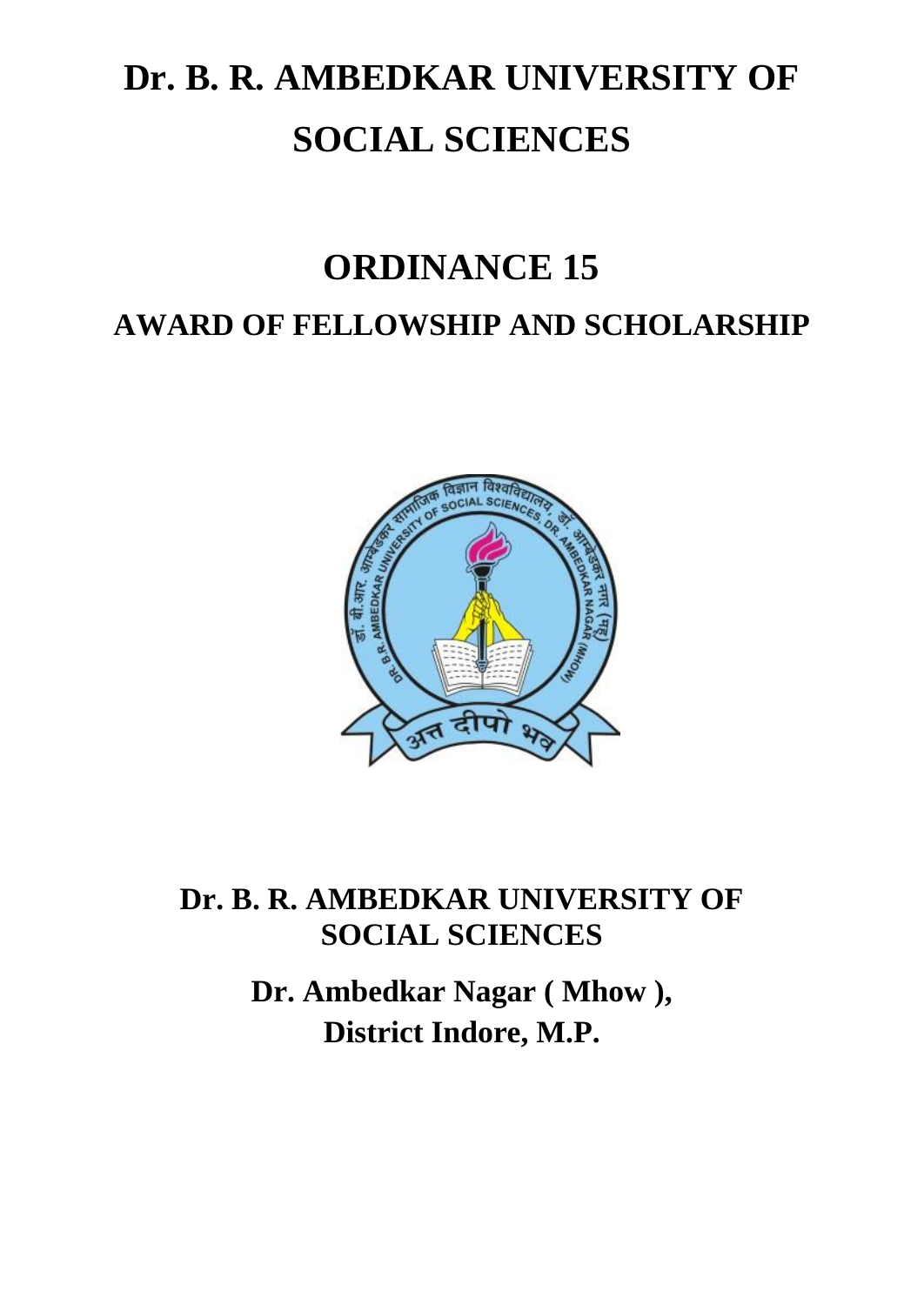#### **ORDINANCE 15**

#### **AWARD OF FELLOWSHIP AND SCHOLARSHIP**

#### **(Refer clause (i) of Section 31 and 30)**

#### **Research Scholorship :**

1. Every year the University shall invite applications through an advertisement in the newspaper for awards to be made.

All awards of Fellowships, Research Scholarships and other Scholarships shall be made on the recommendation of a committee consisting of :-

- (i) The Kulpati or his/ her nominee Chairman
- (ii) Three Deans of Faculties appointed by the Executive Council Member
- (iii) The Registrar Member Secretary
- 2. Subject to the general conditions applicable to all Fellowships and Research Scholarships as laid down in paragraph 4 below, the value, duration and conditions of award of University Grants Commission or any other agency other than the university fellowships shall be such as laid down by the University Grants Commission or such other agency as the case may be.
- 3. The value, duration and number of of Research Scholarships instituted by the University shall be laid down by the Executive Council in consultation with the Academic Council.
- 4. The award of fellowships and research scholarships shall be made subject to the following conditions:-
	- (i) The fellow/scholar will do whole-time research work including Nine hours/week Research Assistantship and Academic/Technical work so as to take training of the same as approved by the supervisor/the Dean of a subject and/or academic assignment including teaching, research , extension , and training approved by the University or any of its school/SVK.
	- (ii) The Fellow/Scholar shall not accept or hold any appointment paid or otherwise or receive any emolument, salary stipend etc. from any other source during the tenure of the award nor shall engage himself/ herself in any profession or trade during the period. The awardee may however undertake remunerative work in academic and conduct of examination if otherwise eligible.
	- (iii) The Fellow/Scholar shall not join any courses of study or appear in any examination after commencing the fellowship/scholarship, except otherwise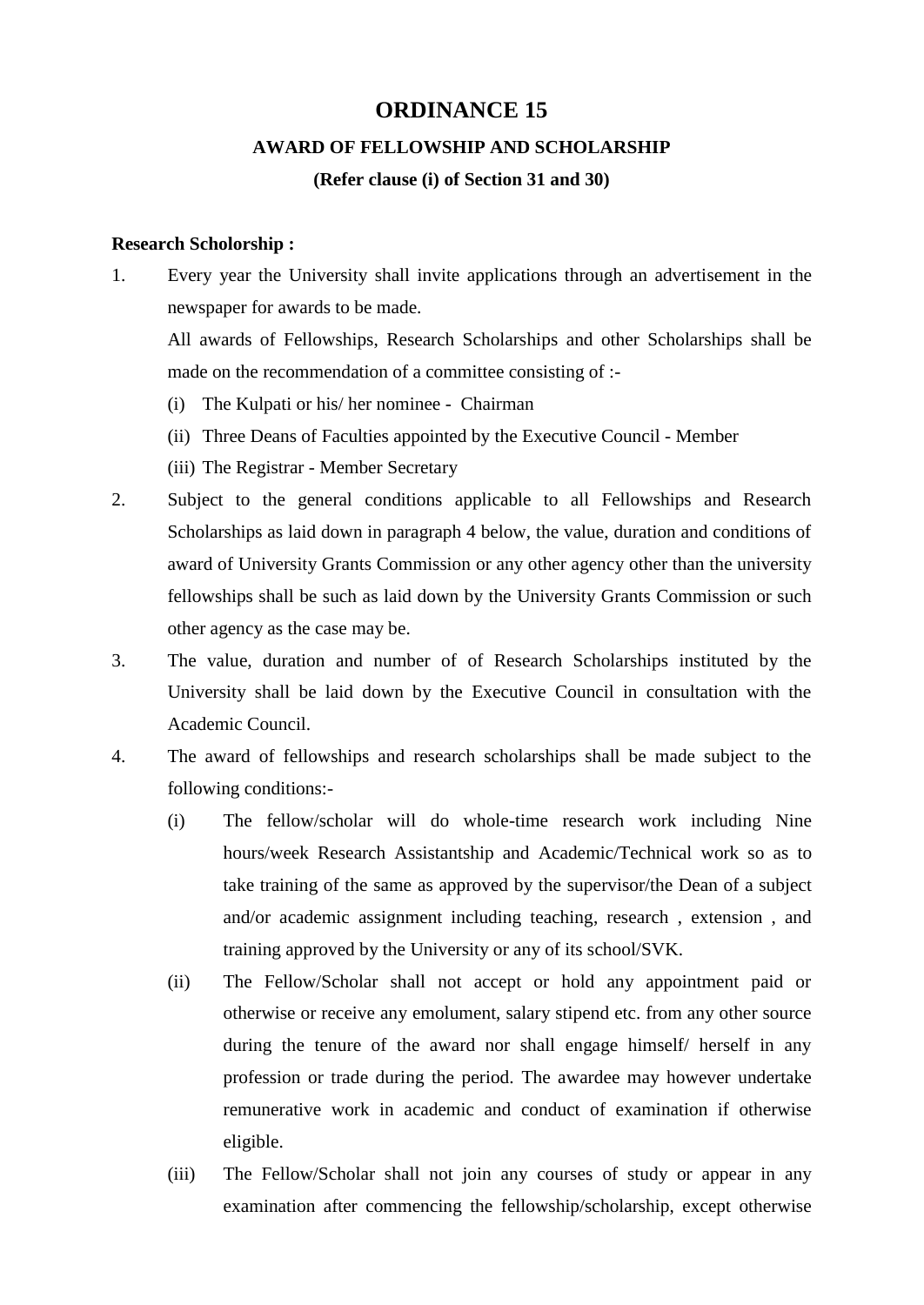provisions made for any programme of this university and ODL mode from other university for Skill Development.

Provided that the vice chancellor may, on the recommendation of the supervisor, permit the Fellow/Scholar to join a certificate course and appear in an examination thereof.

- (iv) Unless permitted by the Supervisor/Dean to work for a certain period at some other place, the Fellow/Scholar shall be expected to attend the school/ institution/SVK, where he is working.
- (v) If any information submitted by the Fellow/Scholar in his application is found to be incorrect, incomplete or misleading, the award may be terminated by the Executive Council after giving him/her an opportunity of being heard.
- (vi) If at any time it appears to the University the progress or conduct of the Fellow/Scholar has not been satisfactory, the Fellowship/Scholarship may be suspended or withdrawn.
- (vii) (a) Leave for a maximum of thirty days in addition to general holidays may be taken with the approval of the Supervisor/Dean and the University. The holidays, however, do not include the vacation during summer or notified festivals.
	- (b) The fellow/Scholar in special circumstances, if permitted by the University may go on leave without pay/fellowship/scholarship for a period not exceeding three months during the award on the recommendation of the Supervisor/Dean.
- (viii) The Fellow/Scholar shall be required to pay the fees prescribed by the University Institution/SVK where he/she studies.

#### **Post Graduate Scholarships:**

- 5. Post graduate scholarship instituted by the University shall ordinarily be available for two academic sessions, twelve months in the first year and ten months in the second year on condition that the scholarship holder produces a certificate of efficiency in studies from the Dean of the concerned School on recommendation of the Head of the Department in the subject of study or the coordinator of the SVKs.
- 6. If two or more candidates are eligible for the award scholarship, the scholarship shall be decided on the basis of overall merit and elder in age.
- 7. The scholarship shall be given from the 1st July if the scholarship holder joins the Department/School within one month of the date of opening of the Department/School after the summer vacation and pays the tuition fee from the commencement of the session. In any other case, it shall be given from the date on which the candidate joins the Department/School.